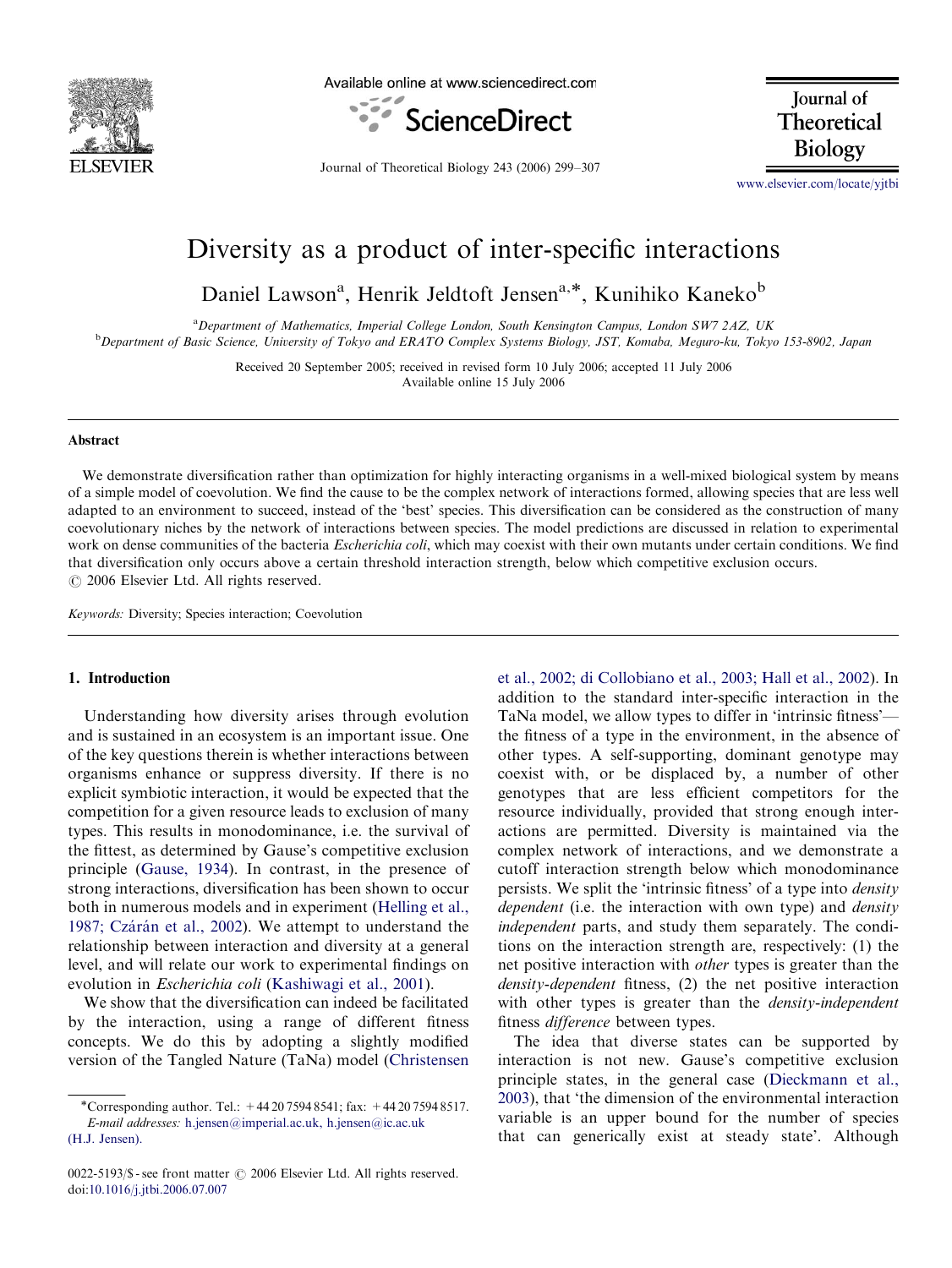environmental interactions cannot in general be uniquely identified, and so this dimension is not known, it is still possible to support high diversities robustly ([Tokita and](#page-8-0) Yasutomi, 2003; Meszéna et al., 2006) (i.e. still supported with a small change in the environmental parameters). This diversity remains finite even in the case of an infinite environment interaction variable [\(Gyllenberg, 2005](#page-7-0)), as species must be 'different enough' ([MacArthur and Levins,](#page-8-0) [1967\)](#page-8-0) to coexist stably. In addition, a greater number of species than environmental factors may be supported by oscillations or chaos, e.g. [Vandermeer et al. \(2002\)](#page-8-0), [Huisman and Weissing \(1999\)](#page-7-0), and [Kaneko and Ikegami](#page-7-0) [\(1992\)](#page-7-0). The appearance of diversity in a system with strong interaction is therefore not a surprise by itself, as each interaction contributes to the effective dimensionality. Still, it is important to understand how diversity is mediated by the interaction.

We follow [May \(1973\)](#page-8-0) in using generalized, random interactions. In his book he discusses the ecological implications of such models in detail; we will be looking at the effects of evolution on that stability. Such simple models may most accurately describe molecular replicators (e.g. [Eigen et al., 1988\)](#page-7-0), and simple bacterial systems. However, because only the net interaction and reproduction probability is considered, there are other biological cases which can be approximated by this approach.

Our model is individual-based without any individual aging, considering a generalized system of organisms so that interactions are random. Genotype space is predefined, so that the interactions between all possible organisms are fixed from the start, and mutations are local. In the spirit of other null models, these interactions are not correlated in this version of the model. We consider one reproduction attempt as the basic unit of time, and we allow mutation to occur during the population dynamics. The total population is a result of the dynamics. We will consider an intrinsic fitness landscape in the presence of strong interactions. For general background reading on individual-based modelling and for discussion on many basic features the reader is referred to [Drossel \(2001\)](#page-7-0), to [Droz and Pe](#page-7-0)[kalski \(2004\)](#page-7-0) for a population dynamics perspective, and [Pigliucci and Schlichting \(1997\)](#page-8-0) for a genetics point of view.

The features described above mean that the existence of diversity can be seen to arise in the following way: from an initially monodominant state we find that evolution forces a search of genotype space for the most stable configurations. Often these states are diverse, provided the intraspecific competition exceeds inter-specific competition (or, equivalently, the beneficial inter-specific interaction is greater than the intrinsic fitness). Such diverse states do not exist for low interaction strength, and all states are diverse in the limit of very high interaction strength. Stability is determined by the properties of a given configuration in genotype space, and states are, on average, more stable as time progresses. In addition, we find a sharp

threshold in interaction strength below which diversity does not occur.

#### 2. Definition of the model

We now define the TaNa model. Individuals are represented as a vector  $S^{\alpha} = (S_1^{\alpha}, S_2^{\alpha}, \dots, S_L^{\alpha})$  in genotype space  $\mathscr{S}$ . The  $S_i^{\alpha}$  take the values  $\pm 1$ , and we use  $L = 20$ throughout, giving  $2^{20} = 1048576$  possible types. Each S string represents an entire type with unique, uncorrelated interactions. The small value of  $L$  is necessary for computational reasons as all types exist in potentia and have a designated interaction with all other types.<sup>1</sup> There are therefore  $(2^{20})^2$  interactions to be considered in this model. We consider random interactions for simplicity, which would be correlated in reality. Introducing significant correlation whilst maintaining randomness in this relatively small hypercubic genotype space has proved difficult, and so we consider uncorrelated interactions here. Note that controlled correlations have been achieved in another version of the model ([Laird and Jensen, 2006](#page-8-0)).

We refer to individuals by Greek letters  $\alpha, \beta, \ldots$ , =  $1, 2, \ldots, N(t)$ . Points in genotype space are referred to as  $S^a, S^b, \ldots$ , and any number of individuals may belong to a point in genotype space  $S^a$ .

In the original TaNa model, individuals  $\alpha$  are chosen randomly and allowed to reproduce with probability  $p_{off}$ :

$$
p_{off}(\mathbf{S}^{\alpha}, t) = \frac{\exp[H(\mathbf{S}^{\alpha}, t)]}{1 + \exp[H(\mathbf{S}^{\alpha}, t)]} \in (0, 1).
$$
 (1)

They are then killed with probability  $p_{kill}$ , which is a constant parameter. The difference between the original model and the one used here is the definition of the weight function  $H(\mathbf{S}^{\alpha}, t)$ . The original version used was

$$
H_0(\mathbf{S}^{\alpha}, t) = \frac{k}{N(t)} \sum_{\mathbf{S} \in S} J(\mathbf{S}^{\alpha}, \mathbf{S}) n(\mathbf{S}, t) - \mu N(t).
$$
 (2)

Here  $k \equiv 1/c$  from previous papers) determines the maximum strength of interactions,  $N(t)$  is the total number of individuals at time t, and  $n(S, t)$  is the number of individuals with genotype S at that time. The interaction matrix  $J(\mathbf{S}^{\alpha}, \mathbf{S})$  represents all possible couplings between all genotypes, with  $J_{ii} = 0$  always and  $J_{ij} = J_{ji} = 0$  with probability  $\Theta$ . If the interaction is not zero, then  $J_{ij}$  and  $J_{ii}$  are both generated randomly in the range  $(-1, 1)$ , so that mutualism, predator–prey, and competition are all possible, but amensalism and commensalism only occur in

<sup>&</sup>lt;sup>1</sup>When discussing the model, we refer to points in genotype space as a type. It is a matter of interpretation whether we consider genotype space to be 'coarse-grained' (resulting in each genotype being a different species valid when  $k$  and  $\varepsilon$  are 'large' so that genotype differences affect reproduction probability greatly; see Eq. (2) for definitions), or whether we consider genotype space to be a small sample of a much larger space, meaning genotypes are types of a base species (which would be valid when  $k$  and  $\varepsilon$  are small, and so all genotypes have similar reproduction probabilities). As we operate in neither extreme and reproduction is asexual, the distinction between species and type is difficult.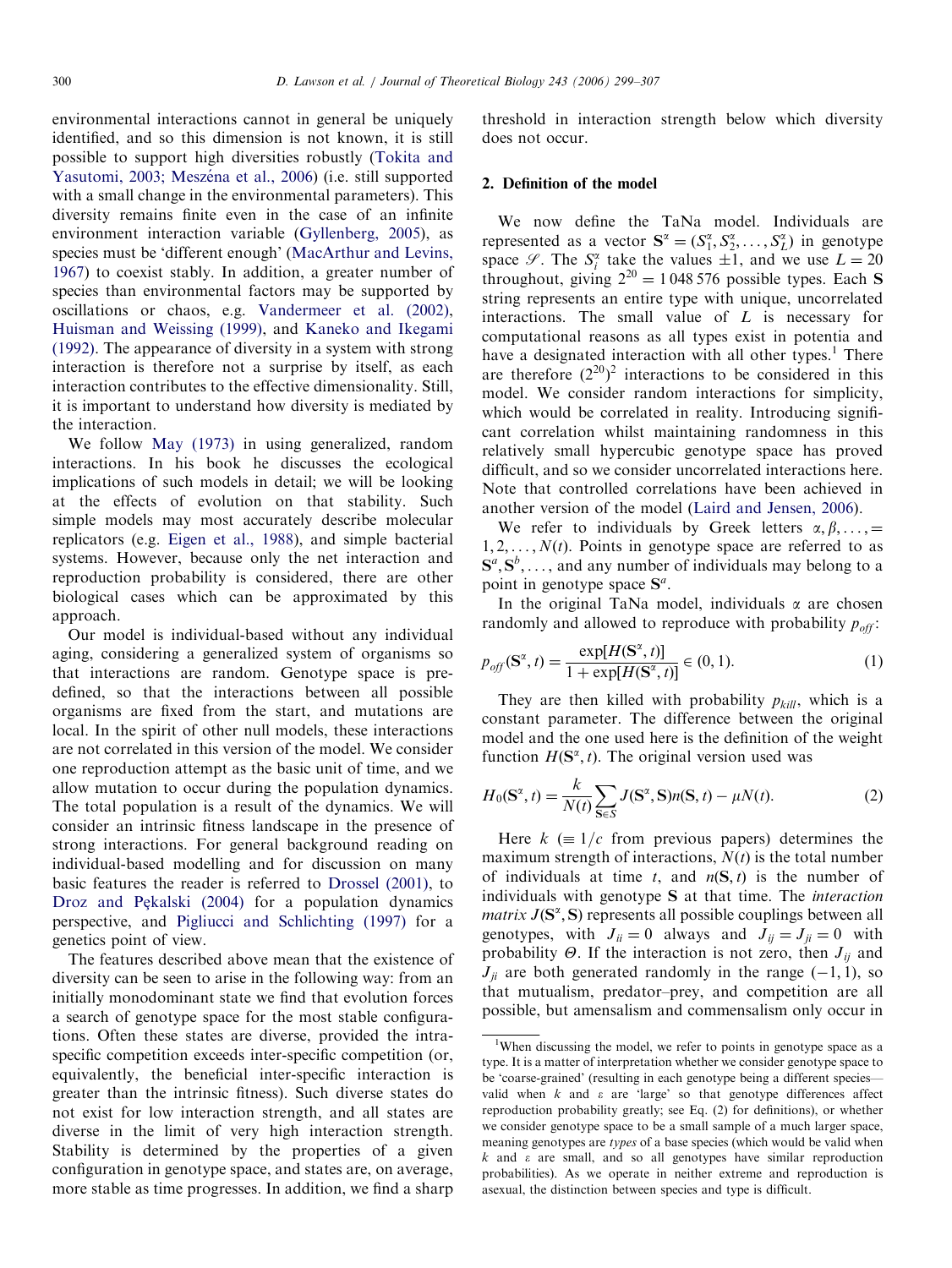the case when one interaction is randomly generated to be very small. Since the functional form of  $J(\mathbf{S}^a, \mathbf{S}^b)$  does not affect the dynamics, provided that it is non-symmetric with mean 0, we choose a form of the interaction matrix that speeds computation [\(Christensen et al., 2002\)](#page-7-0). In the analysis sections, we will use shorthand versions:  $J_{ab}$  as the interaction of an individual from type  $b$  on an individual from type a, and  $n_a$  as the number of individuals with genotype a.

In the extended model we consider here, we also allow an intrinsic fitness term, representing the different ability of types to survive in the environment. There are at least two possible ways of doing this—either as a density-dependent fitness term, or a *density-independent* fitness. With these fitness concepts, correlations can be introduced easily so we will look at both the case of uncorrelated and correlated landscapes. The correlation we choose is a type of *Fujiyama* landscape<sup>2</sup> [\(Drossel, 2001\)](#page-7-0) defined as follows. One type  $\alpha$ has a fitness of 1, and with each mutational step away from this type we subtract  $\Delta$  (= 0.1 in simulations), down to a minimum of 0. An uncorrelated landscape is generated with each type having a fitness drawn uniformly from  $(0, 1)$ . See Section 3.2 for an explanation and [Fig. 2](#page-4-0) for results. The modified weight functions take the following forms:

1. Density-dependent fitness (or equivalently, the interaction with an individual's own type), defined by

$$
H_d(\mathbf{S}^\alpha, t) = H_0(\mathbf{S}^\alpha, t) + \frac{\varepsilon}{N(t)} n(\mathbf{S}^\alpha, t) E(\mathbf{S}^\alpha).
$$
 (3)

Here,  $\varepsilon$  is the magnitude of the density-dependent part of the 'intrinsic fitness strength' and  $\varepsilon E(S^{\alpha})$  is the intrinsic fitness<sup>3</sup> of individual  $\alpha$ .  $E(S^{\alpha})$  is determined according to the case studied:

- 1(a) Uncorrelated, density-dependent intrinsic fitness landscape.
- 1(b) Correlated, density-dependent intrinsic fitness using a 'Fujiyama' landscape.
- 2. Density-independent fitness, defined by

$$
H_i(\mathbf{S}^\alpha, t) = H_0(\mathbf{S}^\alpha, t) + \varepsilon_I E(\mathbf{S}^\alpha). \tag{4}
$$

Here,  $\varepsilon_I$  is the magnitude of the density-independent part of the intrinsic fitness strength.  $E_i$  is again determined by the case studied:

- 2(a) Uncorrelated, density-dependent intrinsic fitness landscape.
- 2(b) Correlated, density-dependent intrinsic fitness using a 'Fujiyama' landscape.

All individuals of the same type will have the same weight function and therefore the same offspring probability at a given time; i.e. if individual  $\alpha$  was from type  $\alpha$ then  $H(S^a) = H(S^a)$ . Reproduction occurs asexually, and

on a successful reproduction attempt two daughter organisms replace the parent, with each  $S_i^{\alpha}$  mutated (flipped from 1 to  $-1$ , or from  $-1$  to 1) with probability  $p_{mut}$ . Thus mutations are equivalent to moving to an adjacent corner of the L-dimensional hypercube in genotype space, as discussed in [Christensen et al. \(2002\).](#page-7-0)

A time step consists of choosing an individual<sup>4</sup>  $\alpha$ randomly, and processing according to:

- $\alpha$  is allowed to reproduce with probability  $p_{off}$ .
- $\alpha$  is killed with probability  $p_{kill}$  (if  $\alpha$  reproduced, it is one of the two daughter organisms that is killed).

We define a generation as the amount of time for all individuals to have been killed, on average, once. For a stable population size, this is also the time for all individuals to have reproduced once, on average. The diversity is defined as the number of genotypes with occupancy greater than 20 to eliminate unsuccessful mutants from our count, and is called the wild-type diversity. This definition comes from the observed population structure, as discussed in the next section. The total number of genotype points occupied is approximately L times the wild-type diversity.

Unless otherwise stated, the parameters used will be:  $\Theta = 0.2$ ,  $\mu = 0.01$ ,  $p_{mut} = 0.015$ ,  $\varepsilon = 2.0$ , and  $p_{kill} = 0.1$ ; see [Christensen et al. \(2002\)](#page-7-0) for more details. These parameters are selected to allow the population to remain moderately high (to avoid accidental extinction), and to be well away from the mutation threshold present in this system ([di Collobiano et al., 2003](#page-7-0)) (cf. [\(Eigen et al., 1988\)](#page-7-0): as the mutation probability is increased, the time spent for the system to find a quasi-stable state—described in the next chapter—increases until it becomes infinity, and the quasistable structure described below is lost). The results are robust to moderate parameter changes; that is, the same qualitative behaviour can be found for all small parameter changes by making an appropriate small change in the other parameters. In particular, the cutoff for diversity persists over a region of other parameters, although the value of the cutoff might change slightly.

For case  $1(a)$  and case  $2(a)$ , the initial conditions are determined by allowing the system to find a monodominant state by running the system for 5000 generations with all interaction disabled  $(k = 0)$  (starting from a random set of individuals), thus one of the best competitors in the initial set is selected. Then the interaction was enabled by setting k to the desired value. For case  $1(b)$  and  $2(b)$  of the Fujiyama landscape, we simply start the whole population on the fitness peak.

<sup>&</sup>lt;sup>2</sup>Named because it has a single, large peak.

<sup>&</sup>lt;sup>3</sup>We do not merge it with the *J* term in Eq. (2) in order to allow different values of the strengths.

<sup>&</sup>lt;sup>4</sup>In previous versions a different individual was chosen for reproduction and killing actions. Here, we select only one individual and process it for reproduction and killing for code efficiency reasons—above the level of fluctuations the two methods are equivalent.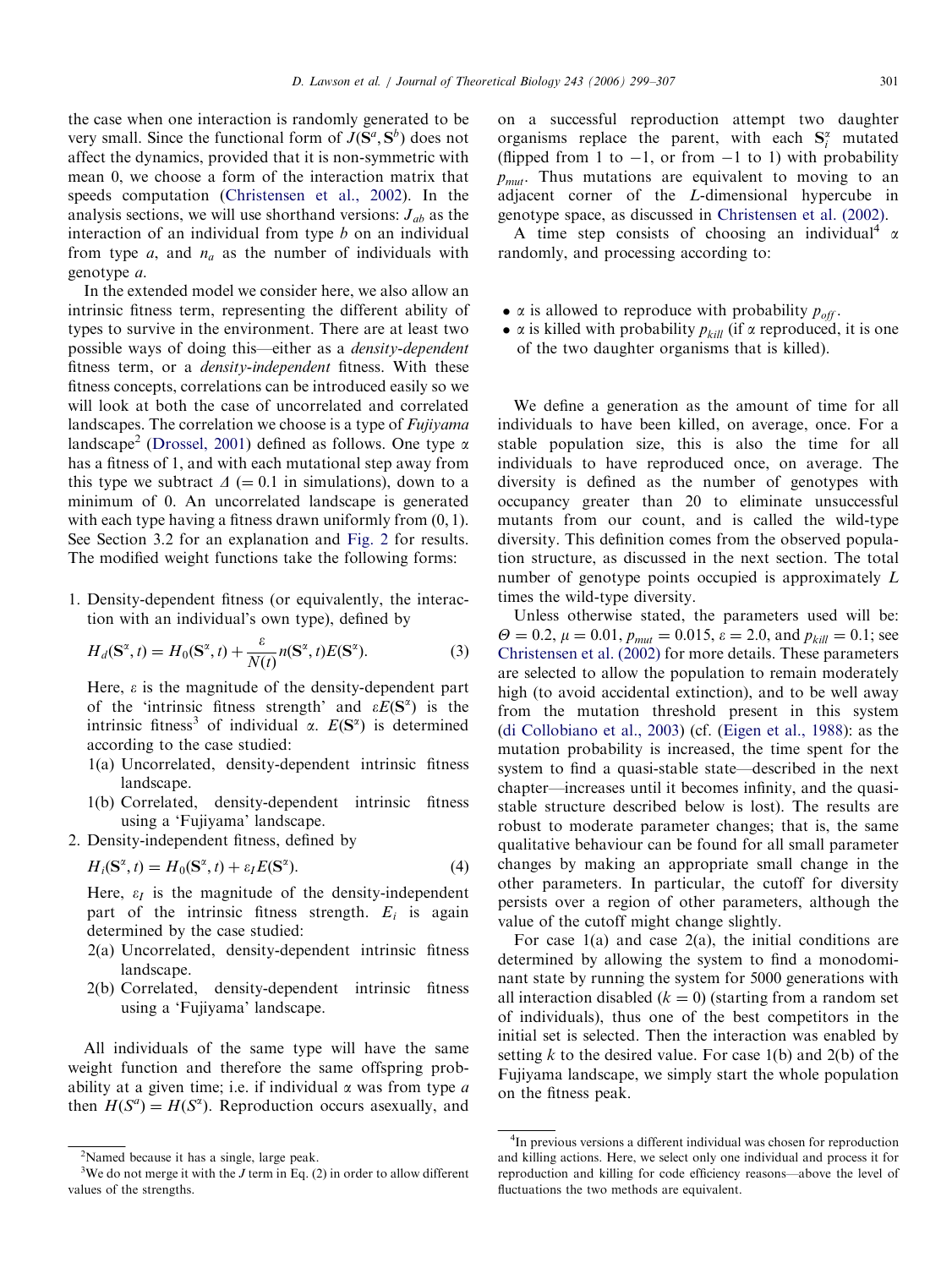#### 2.1. The reproduction equation

Eq. (2) consists of two terms: the first is an average interaction term, and the second a resource competition term with all other individuals. Thus, k controls the strength of the average interaction and therefore has relation to a density (as closer individuals will interact more strongly). This makes our model valid for systems in which the population density is roughly constant in time, and individuals compete for a single, fixed quantity of resource (determined by  $\mu$ ). Clearly, this is true of all systems in steady state and will be approximately true of many other systems.

The introduction of Eq. (1) is in order to turn the infinite ranged  $H$  into a probability. One could instead treat  $H$  as a stochastic growth rate, and use e.g. the Gillespie algorithm [\(Gillespie, 1976; Bernstein, 2005\)](#page-7-0); this defines the time step as the expected waiting time to the next event instead of using a fixed time step as we do. We do not choose to do it this way for two reasons. Firstly, there is no reason to assume that the rate of increase of a species (given by  $p_{off} - p_{kill}$ ) will be linear in the quantities defined in H. We have exchanged linearity for the logical simplicity of having an explicit  $p_{\text{off}}$ . Secondly, our method is computationally easier. The form of Eq. (1) was chosen for its simplicity, and the particular form is not essential to the model. Almost any monotonic continuous mapping of H to  $p_{\text{off}}$ will give equivalent qualitative results (this is tested for a few functions, although no proof can be given due to the complexity of the results).

Our reproductive form, then, assumes that interactions sum additively only when close to equilibrium, and that the reproductive advantage gained decreases for additional interactions giving a nonlinear form. This can be considered as a rule of diminishing returns—if there is a net benefit for an individual, each additional benefit results in a smaller effect (in  $p_{off}$ ). The *ordering* of offspring probabilities  $p_{off}(\mathbf{S}^{\alpha}, t)$  is unchanged by this map; only the differences between offspring probabilities will change. The effect is therefore limited to fluctuations as all features of  $\{H(\mathbf{S}^{\alpha}, t)\}_{\alpha}$  will exist in  $\{p_{off}(\mathbf{S}^{\alpha}, t)\}_{\alpha}$  as well. The form of this equation does not appear in many mean-field equations—see Section 3.2 and [Rikvold \(2006\)](#page-8-0).

Using a constant killing probability  $p_{kill}$  is a simplifying approximation, as selection certainly will act by differential killing as well as differential reproductive success. However, the dynamics in our model are qualitatively the same without this restriction (provided  $p_{kill}$  is not close to 1). This symmetry between selection (i.e. killing probability) and reproductive ability exists in our model because we do not include any individual aging. More complex relations are required in models which permit reproduction only for individuals which have reached a certain age [\(Chowdhury](#page-7-0) [et al., 2003](#page-7-0)).

To understand the meaning of the additional densitydependent fitness term in case 1 (Eq. (3)), we consider the weight function of a system with only one type a,  $H(S^a)$  =

 $\epsilon E(S^a) - \mu n(S^a)$  since  $N = n(S^a)$ . If we assume that the system is in a steady state  $(p_{off} = p_{kill})$ , then  $H(S^a) =$  $H^* = -\ln(1/p_{kill} - 1)$ , which is constant. Thus, we find  $n(S^a) = (\varepsilon E(S^a) + |H^*|)/\mu$ , meaning that  $E(S^a)$  determines how numerous type  $S^a$  would be if alone in the system. The same result is obtained for case 2—the differences are apparent only when more than one species is introduced; see Section 3.2.

#### 3. Results

#### 3.1. Observed behaviour

As in the basic TaNa model, the system experiences a number of 'quasi-evolutionarily stable strategies' (called q- $ESSs<sup>5</sup>$  for brevity), during which a single genotype or set of genotypes is present with constant average occupancy. These  $q$ -ESS may end abruptly, leading to a transition phase before a new q-ESS is found. For the parameter ranges we study, the transition phase usually lasts for tens of generations and so is instantaneous on an evolutionary time-scale. This behaviour is shown in [Fig. 1](#page-4-0), with some major events labelled. The qualitative behaviour described here is observed regardless of the form of the intrinsic fitness.

The q-ESS phases have several species (from one for small  $k$  up to about six for large  $k$ ) with large, stable populations, and we call these species wild types. The wild types are generally separated in genotype space and are surrounded by mutant types with much lower population. These mutants do not have  $p_{off}$  large enough to counteract the death rate, and as such are dependent on the mutations from the wild-type species for their existence; therefore their species lifetimes are short. The species abundance distribution is log-normal on average [\(Christensen et al.,](#page-7-0) [2002\)](#page-7-0) if only wild types are considered. Transitions between q-ESS states last for only tens of generations at these parameter values; however, it is still possible for a species to mutate over large distances in genotype space in this time. When a new type is successful, it increases in number at the expense of the types it interacts with; by this time another type which benefits from the first may be found, and so there is an effective 'selection gradient' against the dominant species until a q-ESS is reached [\(Christensen et al., 2002\)](#page-7-0).

Fig. [2](#page-4-0) shows that fitness of case 2(a) (uncorrelated, density-independent landscape) yields a non-unity diversity at  $k = 0$ , due to the high level of neutrality in the system. This is because species with similar (high) fitness are plentiful (as  $\varepsilon_l$  is uniform distributed) and the transition time between them is high, so average diversity measures pick up diverse states often. This would not be the case if density-independent fitness peaks were very sparse and of

<sup>5</sup> Named after Maynard Smith's 'evolutionarily stable strategies'. 'Quasi' refers to the (in)stability of the strategy to collective stochastic fluctuations. See [Lawson and Jensen \(2006\)](#page-8-0) for a more detailed discussion.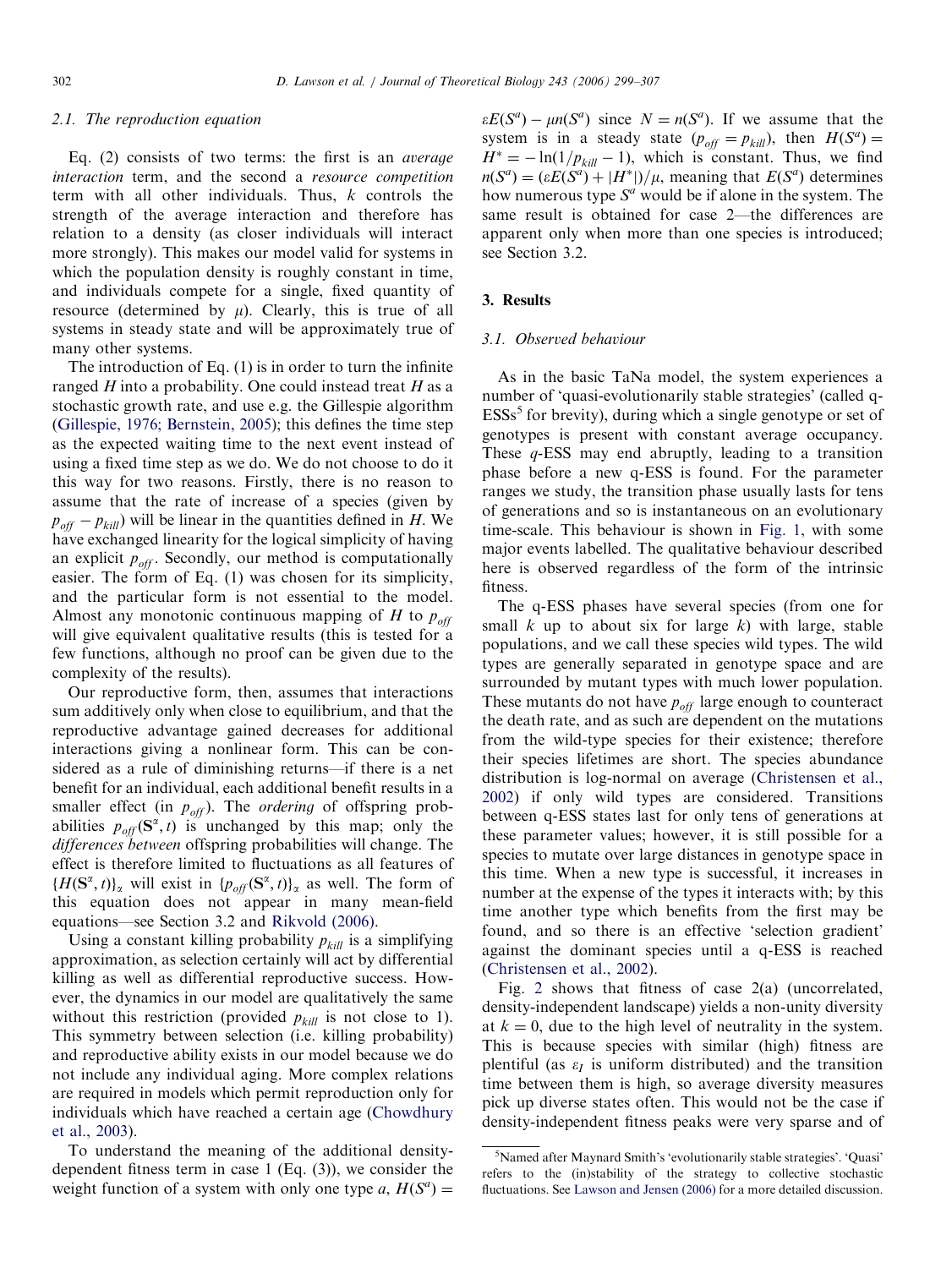<span id="page-4-0"></span>

Fig. 1. A sample run ( $k = 10$ , density-dependent fitness) showing all genotypes with occupations greater than 20 as an unordered genotype label. Times shown correspond to different cross-over situations. (a) is from the original monodominance to a diverse state, which 100 generations later becomes more diverse again. (b) shows a cross-over from one diverse state to another, which at (c) becomes a new monodominant state. Then at (d) the system returns to a new diverse state.

different heights, in which case Gause's Competitive Exclusion Principle would act.

In contrast, the appearance of diversity in cases 1(a), 1(b), and 2(b) follow another pattern. In these cases, at low  $k$  there is monodominance, and at high  $k$  there is high diversity. Also in all cases, the cross-over region behaves in the same way, with a rapid increase from zero at some characteristic  $k_{min}$ , and then a steady increase towards a saturation diversity. Diverse states occur for lower  $k$  values for case 2(b) than case 1, and the existence and approximate value of a cross-over in these cases can be shown by a mean-field argument (see Section 3.2).

For case (b), we consider the proportion of time that the most efficient type is observed in the system for varying  $k$ values in Fig. 3. We see that the most efficient type is always in existence for small  $k$ , and there is a threshold at around  $k = 0.8$  (case 2(b)) or  $k = 1.8$  (case 1(b)) above which the most efficient type is no longer always present it may be entirely replaced or drop in numbers to the point at which it is not observed during every generation. This means that in case 1 the most efficient type can be replaced, but not coexist, for a range of  $k$ ; for case 2, the most efficient type can coexist without possibility of



Fig. 2. Left: k dependence of the average diversity of an evolved system, taken for 40 000–50 000 generations and 500 runs per data point for the case 1, density-dependent ( $\varepsilon = 2$ ,  $\varepsilon_I = 0$ ) fitness, and case 2, density-independent fitness ( $\varepsilon = 0$ ,  $\varepsilon_I = 2$ ). Case (a) has rugged random fitness landscape and case (b) has a Fujiyama landscape. Right: a closer look at the low-k region. Note that cases 1(a), 1(b), and 2(b) display the same qualitative behaviour which can be understood at the mean-field level, see Section 3.2.



Fig. 3. Left: The proportion of generations that the most efficient type is observed in for cases 1(b) (density-dependent fitness) and 2(b) (densityindependent fitness), as a function of interaction strength k, averaged over 100 runs per k value. Right: a closer look at the low-k region.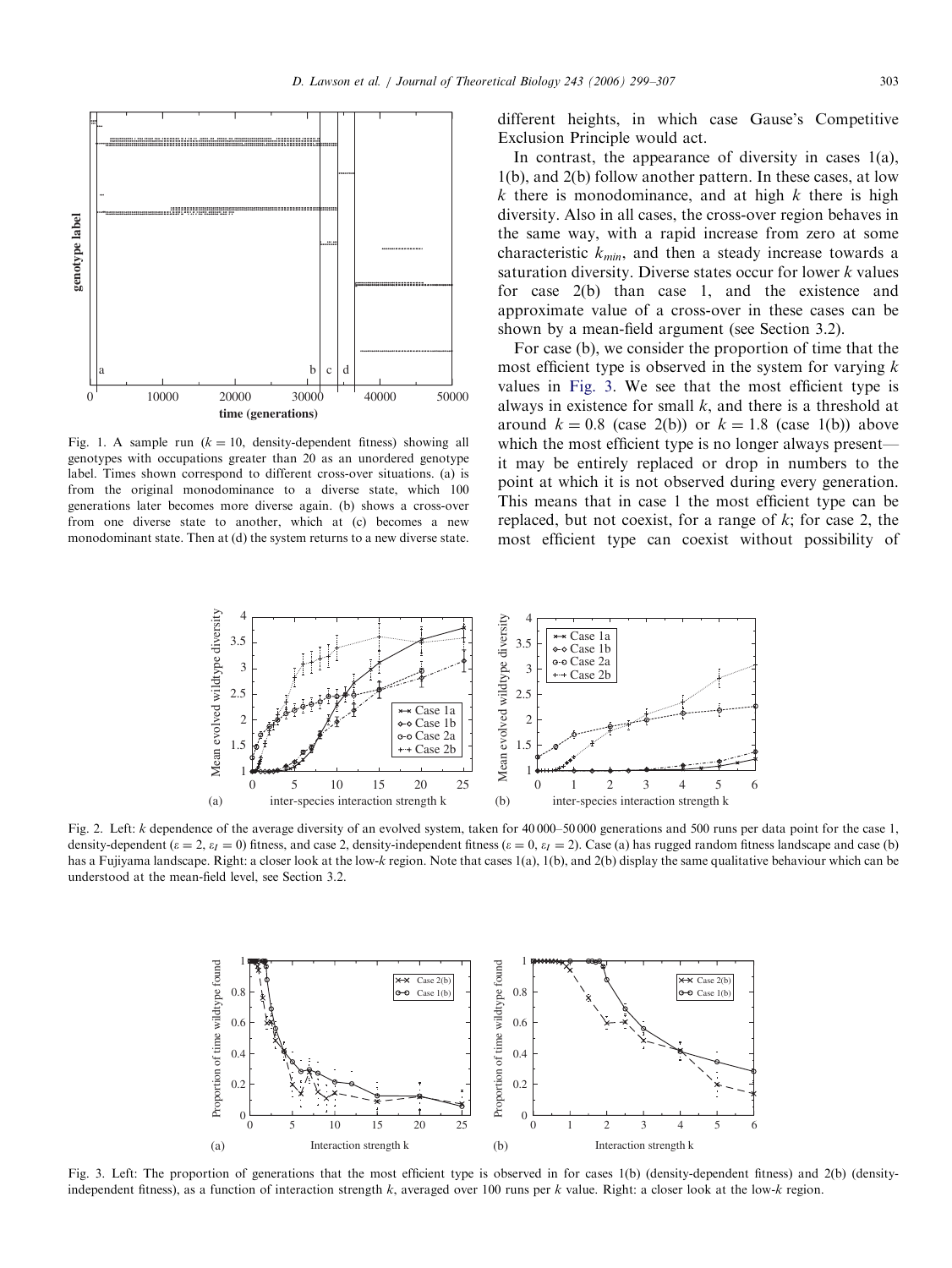

Fig. 4. Analysis of case 1(a). Left:  $\langle E_x \rangle$  as a function of interaction strength k, which decreases towards the mean value of  $\frac{1}{2}$  for large diversities, demonstrating the decline of importance of individual efficiency as a selection factor. Right: average value of the ratio of the relative interaction strengths R as a function of k, approximately a straight line for  $k \ge 10$ .

replacement for a range of k. These results are understood in Section 3.2.

We now analyse case 1(a) (uncorrelated density-dependent fitness) in more detail. Fig. 4(a) shows the selective drop of  $E_i$  with increasing k. The appearance of diversity is clear when considering the ratio of total interactions to intrinsic fitness,  $R = \langle k \sum J_{ij} n_j / \varepsilon E_i n_i \rangle$  shown in Fig. 4(b). At  $k \approx 5.55$ ,  $R = 1$ , so the average interaction is greater than the average intrinsic fitness for  $k > 5.55$ . For  $k \ge 10$ ,  $R \sim k$  as interaction becomes the dominant driving force and selection acts to maintain positive interactions. For large k, each term in  $\sum J_{ij}n_j$  is already maximized by selection, and is therefore independent of  $k$  (again ignoring fluctuations).

For  $k \leq 5.55$ , interactions do not contribute to fitness of the wild type. For  $k \in (5.55, 10)$ , the relative importance of the two selection forces changes. Below  $k = 5.55$  diverse  $q$ -ESS states are not found<sup>6</sup> as interaction is always weaker than intrinsic fitness leading to monodominance. Manual examination of the runs confirms that the diverse states found for  $k < 5.55$  never have temporal stability, and that diverse, temporally stable states exist for  $k = 5.55$  which correspond to q-ESS.

The number of  $q$ -ESS switches is higher in high- $k$ systems than in low  $k$ . At low interaction strengths, monodominant q-ESSs tend to remain for the entire run, with a small possibility of a switch to another monodominant q-ESS with higher intrinsic fitness. As interaction strength increases, the number of q-ESS switches also increases leading to a greater rate of exploration in genotype space. It was shown in [Christensen et al. \(2002\)](#page-7-0) that the length of q-ESS epochs increases logarithmically with time, as does the average population size. It would appear that the additional stability of large populations to fluctuations plays a role in determining the stability of the q-ESS. In addition, the properties of the genotype space near extant types plays a large role in determining the stability of a state.

#### 3.2. Mean-field predictions

For cases 1 and 2(b), we can show the existence of a cross-over from monodominance to diverse states in k by a simple argument from the definition of  $H$ , although the nature of the cross-over is not determined by this argument. This mean-field result ignores any fluctuations in the system; however, the result provides a surprising match with observation. We can also simply show that random, density-independent fitness will not allow monodominance.

We consider the weight function  $H$  for the case where species  $a$  dominates, and a new species  $b$  is added to the system  $(n_a \gg n_b)$ , and require  $n_a + n_b = N \approx n_a$ . The requirement for invasion is that  $H_b > H_a$  so that  $p_{off}^b > p_{off}^a$ . However, when  $n_b \gg n_a$  a diverse state must exist if  $H_a > H_b$ , and competitive exclusion will occur if  $H_a < H_b$ in this case.

### 3.2.1. Case 1: density-dependent fitness For type  $a$ , Eq. (3) becomes

$$
H_a = \frac{k n_b J_{ab}}{(n_a + n_b)} + \varepsilon_l E_a \frac{n_a}{(n_a + n_b)} - \mu(n_a + n_b)
$$
 (5)

$$
\approx \varepsilon_I E_a - \mu n_a. \tag{6}
$$

Similarly for type b,

$$
H_b = \frac{k n_a J_{ba}}{(n_a + n_b)} + \varepsilon_l E_b \frac{n_b}{(n_a + n_b)} - \mu(n_a + n_b)
$$
(7)

$$
\approx kJ_{ba} - \mu n_a. \tag{8}
$$

From above, we require  $H_b > H_a$  for invasion; therefore  $k > \varepsilon E_a/J_{ba}$ . For a diverse state, the converse must be true:  $k > \varepsilon E_b/J_{ab}.$ 

For case 1(a),  $E_a$  has been selected to be high initially, as a was successful on its own; similarly  $J_{ba}$  will be selected to be high to ensure b can proliferate. Thus, we can take  $E_a =$ 1 and  $J_{ba} \approx 1$  for both cases 1(a) and (b). Thus, there is a

<sup>&</sup>lt;sup>6</sup>The apparent non-unity diversity below the threshold value appears to be due to occasional mutant fluctuations above the wild-type threshold chosen.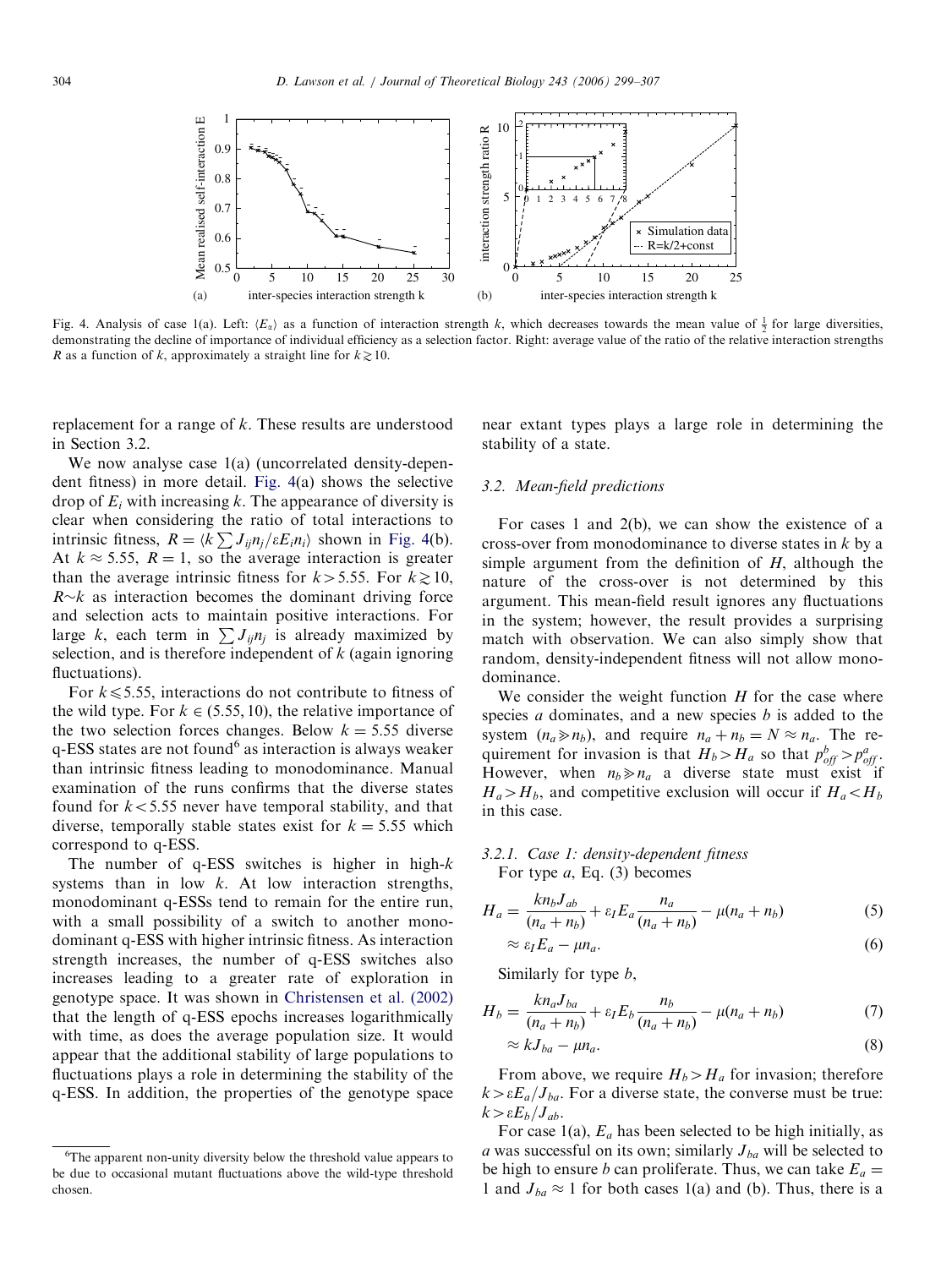positive threshold at around  $k_{min} \approx \varepsilon = 2$ . It should be a little less for case 1(a) as there is a small variation in  $E_a$ below unity.

The inverse relation provides a different value, as neither  $E_b$  nor  $J_{ab}$  have been selected—we take mean values to get an estimate.  $E_b$  is uniform distributed on  $(0, 1)$  and thus has mean 0.5, and we take the mean<sup>7</sup>  $J_{ab} \approx 0.2$ . We therefore find that the minimum value of  $k$  for a diverse state to exist is around  $k_{min} = 2.5\varepsilon = 5$ . For  $k \in (2, 5)$  invasion is possible, coexistence is highly unlikely. [Fig. 3](#page-4-0) shows that replacement of the wild type occurs at just below  $k = 2$  and [Fig. 2](#page-4-0) shows that diverse states exist for  $k > 5.55$ .

In this case, all interactions should be mutualistic; the ratio  $n_a/n_b = (kJ_{ab} - \varepsilon E_b)/(kJ_{ba} - \varepsilon E_a)$  should be positive and of order 1 for stability; this requires both  $J_{ab}$  and  $J_{ba}$ are positive.

## 3.2.2. Case 2: density-independent fitness

For type a, Eq. (4) becomes

$$
H_a = \frac{k n_b J_{ab}}{(n_a + n_b)} + \varepsilon_l E_a - \mu (n_a + n_b)
$$
\n(9)

$$
\approx \varepsilon_I E_a - \mu n_a. \tag{10}
$$

Similarly for type b,

$$
H_b = \frac{kn_aJ_{ba}}{(n_a+n_b)} + \varepsilon_l E_b - \mu(n_a+n_b)
$$
\n(11)

$$
\approx kJ_{ba} - \mu n_a + \varepsilon_I E_b. \tag{12}
$$

Using  $H_b > H_a$  we find  $k > (\varepsilon_I / J_{ba})(E_a - E_b)$  for invasion. For diversity the converse must also be true:  $k>(\epsilon_I/J_{ab})(E_b - E_a)$ . For  $k\neq 0$  and case 2(a) of a random fitness landscape, the difference  $E_b - E_a$  can be arbitrarily small and so can always be satisfied for some  $J_{ab}$  and  $J_{ba}$ . Therefore, diverse states always exist (for large enough genotype spaces). However, diverse states are not always realized depending on whether such a configuration exists in the local genotype space.

For case 2(b) with a Fujiyama fitness landscape,  $E_a - E_b = \Delta = 0.1$ . Therefore, invasion will occur for  $k > \varepsilon_I \Delta / J_{ba} \approx 0.2$  (as  $J_{ba}$  can be selected to be high). The converse equation requires  $k > -\varepsilon_{I}A/J_{ba}$  which can always be satisfied; therefore, diversification can always follow invasion. Only for both  $k\geq 1$  and negative  $J_{ba}$  will exclusion of the fittest type occur. [Fig. 3](#page-4-0) shows that replacement of the wild type occurs at just below  $k = 1$  and [Fig. 2](#page-4-0) shows that diverse states exist for  $k > 0.5$ .

Note that in case 2, diverse states may be parasitic/ predatory or mutualistic, depending on the difference in fitness between types. Simple rearrangement of the above weight function yields

$$
n_a/n_b = (J_{ab} + (\varepsilon/k)(E_a - E_b))/(J_{ba} - (\varepsilon/k)(E_a - E_b)).
$$

This ratio must be positive for a diverse state to exist, and of order 1 for stability. Unless  $(\varepsilon/k)(E_a - E_j)$  is small, this implies  $J_{ba}$  and  $J_{ab}$  are of opposite signs. Thus, both mutualism and predator–prey interactions are possible.

This very simplistic analysis shows that typical species should not be able to coexist below the value of  $k_{min}$ . It is surprising that the system explores many exceptional species and even these cannot remain in stable coexistence below the mean-field threshold value (approximately, at least). A diverse state at low  $k$  is not stable to invasion from mutations; i.e. neighbouring types in genotype space that satisfy the above condition that  $J_{ba}$  and  $J_{ab}$  both large are not stable to fluctuations. Therefore, these states are not realized for long periods of time (when compared to q-ESS), and appear infrequently in time average measures. On a mean-field level, a cutoff at some value is inevitable as coexistence is impossible for  $k \leq \varepsilon$  (case 1) or  $k \leq \varepsilon \Delta$  (case 2(b)). The analysis required to show the true nature of the cross-over is too complex for inclusion here and will be studied in future work.

#### 4. Discussion

In our model, we have found that there will be a crossover from monodominance to a diverse state as the interaction increases. There appears to be a critical value of interaction strength beyond which the monodominance is broken down. For rugged fitness landscapes, it is vital that the fitness of individuals is (to some degree) density dependent for a cutoff in diversity to exist. The cutoff appears in the density-dependent part of fitness for very rough fitness landscapes, and also appears in the densityindependent part for highly peaked fitness landscapes. The relative importance of each will depend on the specifics of the system studied. In future work, it will be important to understand the nature of the cross-over theoretically, beyond the naive estimate of the mean-field type calculation given in Section 3.2.

Using density-dependent intrinsic fitness predicts that replacement of a 'fitter' type can occur at lower interaction strength than coexistence. Using density-independent intrinsic fitness predicts that coexistence should occur at lower interaction strength than replacement of a 'fitter' type. This is certainly a feature of working in a fixed genotype space; it will be important to establish whether this is still true in models with correlated interaction matrices.

Each evolutionary course can be different in the simulation. If the initial type has neighbours in genotype space that interact favourably with each other and negatively against the wild type, then it will quickly go extinct and (possibly several) q-ESS switches are observed. Other initial conditions allow the interactions of local mutants to favour the wild type, and monodominance continues for a longer time, possibly beyond the time-scale of the simulation. On a transition from one q-ESS state to another, our model predicts that at low interaction strengths only monodominant states can occur. However, if the interaction strength  $k \ge k_{min}$  then all initial wild types

 $7J$  has a mean of zero, but here we are taking the mean of the positive part of the distribution, which has non-zero mean.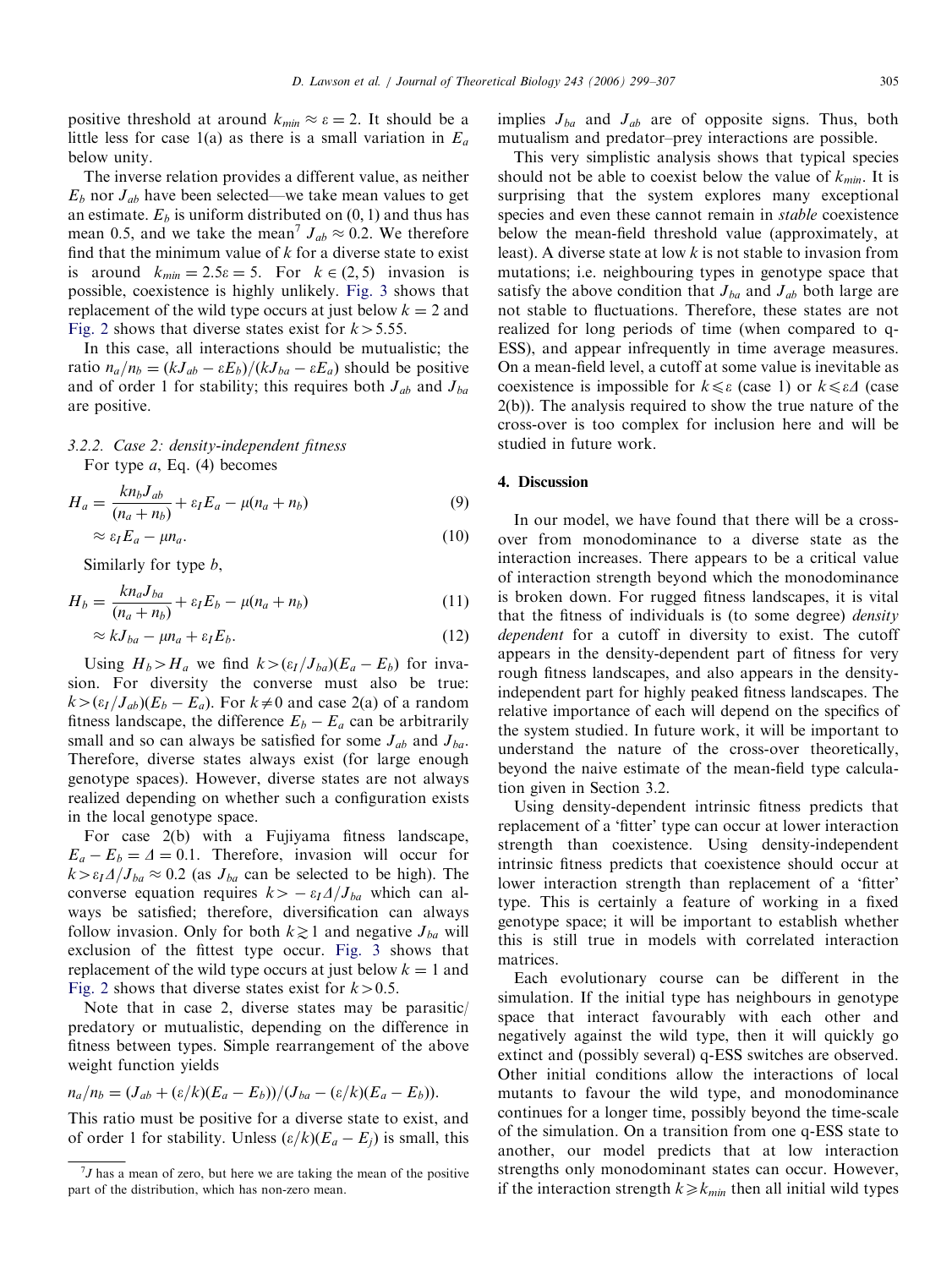<span id="page-7-0"></span>should be able to diversify eventually via an adaptive walk. If  $k \ge k_{min}$  ( $>\varepsilon$ ), the contribution to the weight function from the intrinsic fitness becomes negligible and the system reduces to the original TaNa model with the weight function  $H_0$ , meaning all states are diverse.

A similar cutoff was observed for diversification of several types of E. coli by [Kashiwagi et al. \(2001\)](#page-8-0). In this experiment the culture was well mixed and fed with glutamate, the sole nutrition source (of nitrogen). Through mutagenesis, evolution of a single gene was studied—the gene for glutamine synthetase production, which synthesizes glutamine from glutamate. Since the glutamine synthesis is necessary for the growth of the bacteria in this experiment, those with the higher activity of glutamine synthetase will result in faster growth of the bacteria. Indeed, in a low population density condition, only the fittest type (i.e. that with highest enzyme activity) survives. However, in a dense condition, multiple types including those with much lower enzyme activity coexist. Interaction is (amongst other things) via leakage of glutamine, and removal of glutamine from the environment confirms survival of the fittest.

We can identify our interaction strength  $k$  as a surrogate to bacterial density in the experimental set-up, as the strength of interaction felt between cells will increase when they are packed together more closely.<sup>8</sup> The comparison is valid for approximately constant population size, which is approximately the case in both experiment and model. Increased density will increase inter-specific interactions more than intra-specific interactions, as the addition of a new substance to the cell will be more significant than the addition of the same amount of an already present substance. Our predictions appear to be consistent with the experiment, and with the subsequent observation that cutting off the interaction prevents the diversification [\(Kashiwagi et al., 2005\)](#page-8-0).

Our theoretical results enable us to probe the underlying factor allowing diversification that is unobservable in real systems. Essentially we require both:

- 1. The mean realized interactions for all types are equal to or greater than their own intrinsic fitness. 'Intrinsic fitness' is an absolute measure if fitness is density dependent, but a relative measure if fitness is density independent. The greater the ratio of the interaction strength to the intrinsic fitness strength, the less selection pressure acts via the type's efficiency in the environment. Thus, all types gain more from each other than they do from the environment.
- 2. The possible mutations from the wild type reinforce themselves, or other types, more than the wild type. This is a constraint of the local genotype space, and means

that the mutant does not interact more positively with the wild type than with itself.

Our model is quite general and so can be considered of relevance to many evolutionary systems. The only fitness concept that fails to give a reasonable interaction vs. diversity graph is uncorrelated density-independent fitness; this would not be considered realistic. We conclude that there should be an interaction cutoff below which no diverse states are found, above which diversity can arise in the absence of space with a single resource.

#### Acknowledgements

We thank Tetsuya Yomo for discussion on the experiment of [Kashiwagi et al. \(2001\)](#page-8-0) and the Engineering and Physical Sciences Research Council (EPSRC) for funding both Daniel Lawson's PhD, and Kunihiko Kaneko's visit to the UK. We also thank Andy Thomas and Gunnar Pruessner for help processing the model and for setting up the BSD cluster, speeding computations enormously.

#### References

- Bernstein, D., 2005. Simulating mesoscopic reaction–diffusion systems using the Gillespie algorithm. Phys. Rev. E 71 (041103).
- Chowdhury, D., Stauffer, D., Kunwar, A., 2003. Unification of small and large time scales for biological evolution: deviations from power law. Phys. Rev. Lett. 90 (068101).
- Christensen, K., di Collobiano, S.A., Hall, M., Jensen, H.J., 2002. Tangled nature: a model of evolutionary ecology. J. Theor. Biol. 216, 73–84.
- Czárán, T.L., Hoekstra, R.F., Pagie, L., 2002. Chemical warfare between microbes promotes biodiversity. Proc. Natl Acad. Sci. 99, 786–790.
- di Collobiano, S.A., Christensen, K., Jensen, H.J., 2003. The tangled nature model as an evolving quasi-species model. J. Phys. A 36, 883–891.
- Dieckmann, O., Gyllenberg, M., Metz, J.A.J., 2003. Steady state analysis of structured population models. Theor. Popul. Biol. 63, 309–338.
- Drossel, B., 2001. Biological evolution and statistical physics. Adv. Phys. A 50 (2), 209–295.
- Droz, M., Pękalski, A., 2004. Population dynamics with or without evolution: a physicist's approach. Physica A 336, 84–92.
- Eigen, M., McCaskill, J., Schuster, P., 1988. Molecular quasi-species. J. Phys. Chem. 92, 6881–6891.
- Gause, G.F., 1934. Experimental analysis of vito volterra's mathematical theory of the struggle for existence. Science 79, 16–17.
- Gillespie, D.T., 1976. A general method for numerically simulating the stochastic time evolution of coupled chemical reactions. J. Comput. Phys. 22, 403–434.
- Gyllenberg, M., 2005. On the impossibility of coexistence of infinitely many strategies. J. Math. Biol. 50, 133–160.
- Hall, M., Christensen, K., di Collobiano, S.A., Jensen, H.J., 2002. Timedependent extinction rate and species abundance in a tangled-nature model of biological evolution. Phys. Rev. E 66 (011904).
- Helling, R.B., Vargas, C.N., Adams, J., 1987. Evolution of Escherichia coli during growth in a constant environment. Genetics 116, 349–358.
- Huisman, J., Weissing, F.J., 1999. Biodiversity of plankton by species oscillations and chaos. Nature 402, 407–410.
- Kaneko, K., Ikegami, T., 1992. Homeochaos: dynamics stability of a symbiotic network with population dynamics and evolving mutation rates. Physica D 56, 406–429.

<sup>&</sup>lt;sup>8</sup>Note that this is an additional density dependence to the one explicitly included in the first term in Eq. (2), which represents the likelihood of and individual  $\alpha$  meeting an individual of type **S**.